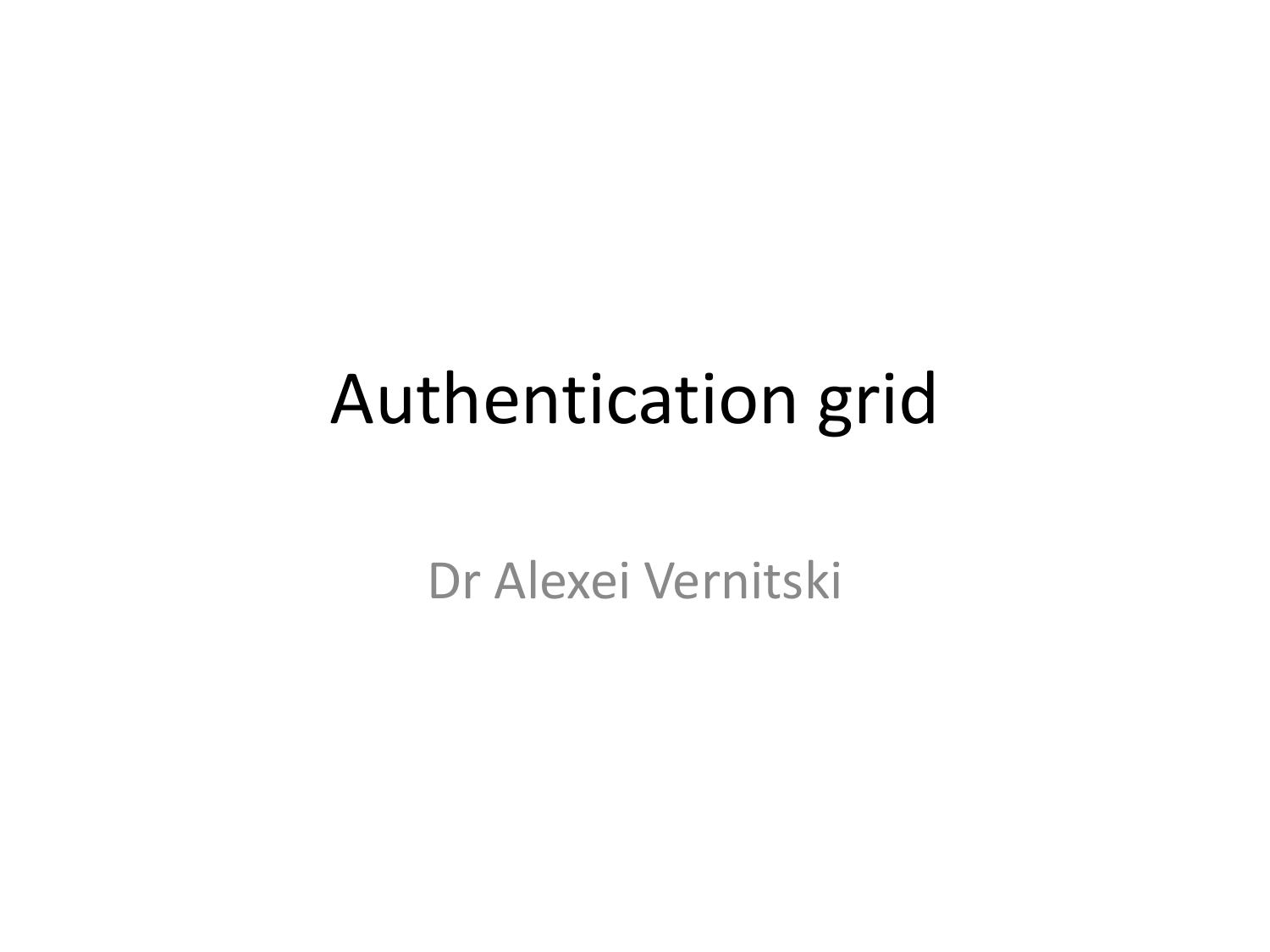# Aims

- Reuse the standard password-based authentication as much as possible
- Reduce the danger of shoulder-surfing
- Keep the authentication process usable
- Use modern touch-screen technology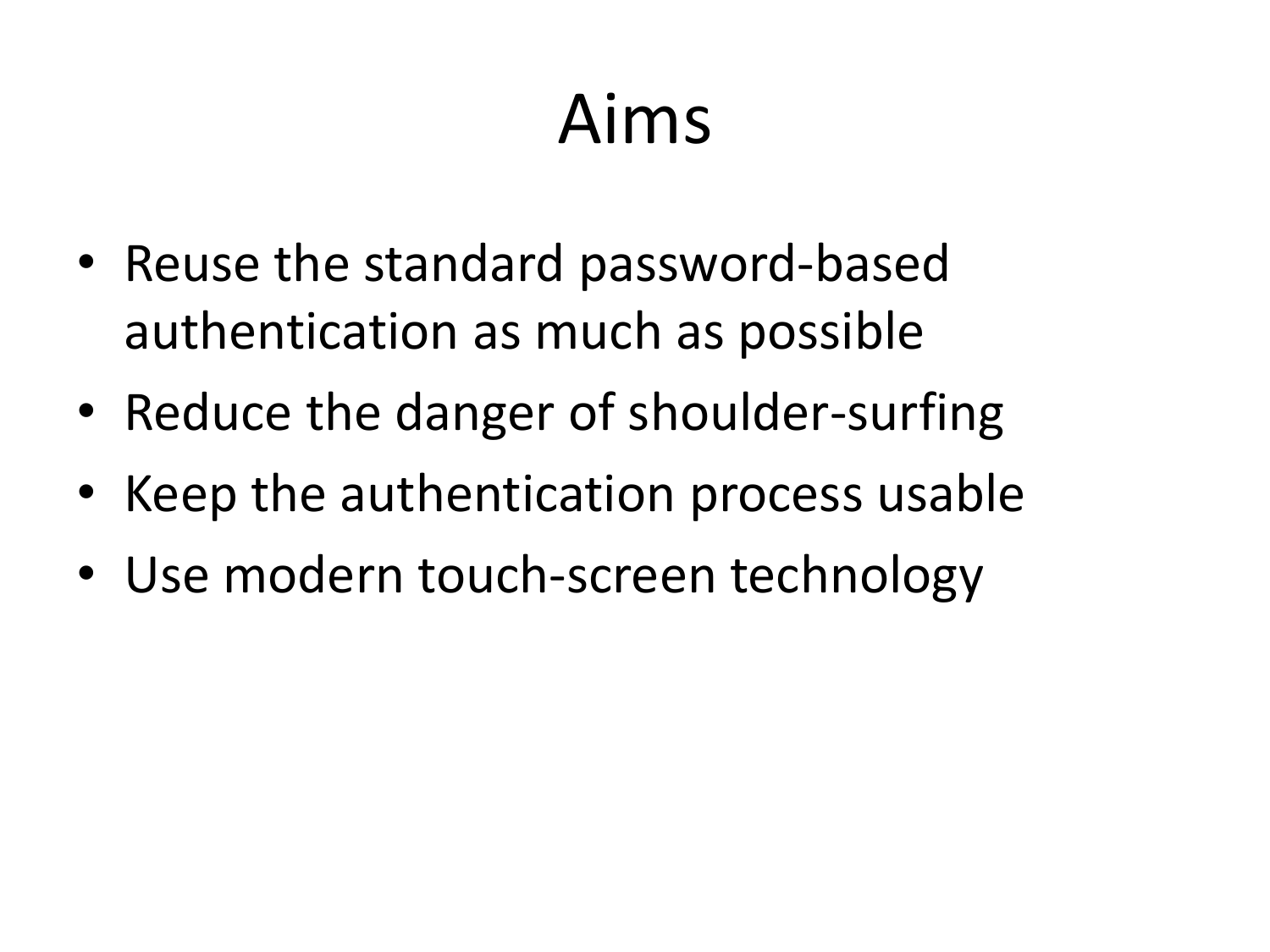# Authentication

- To keep the grid simple, the password consists of upper-case letters and digits
- Split the password into pairs of consecutive characters

For example, if the password is DRAGON, split it as follows: DR, AG, ON.

• For each pair, prove to the authenticator that you know the pair, by using a grid challenge.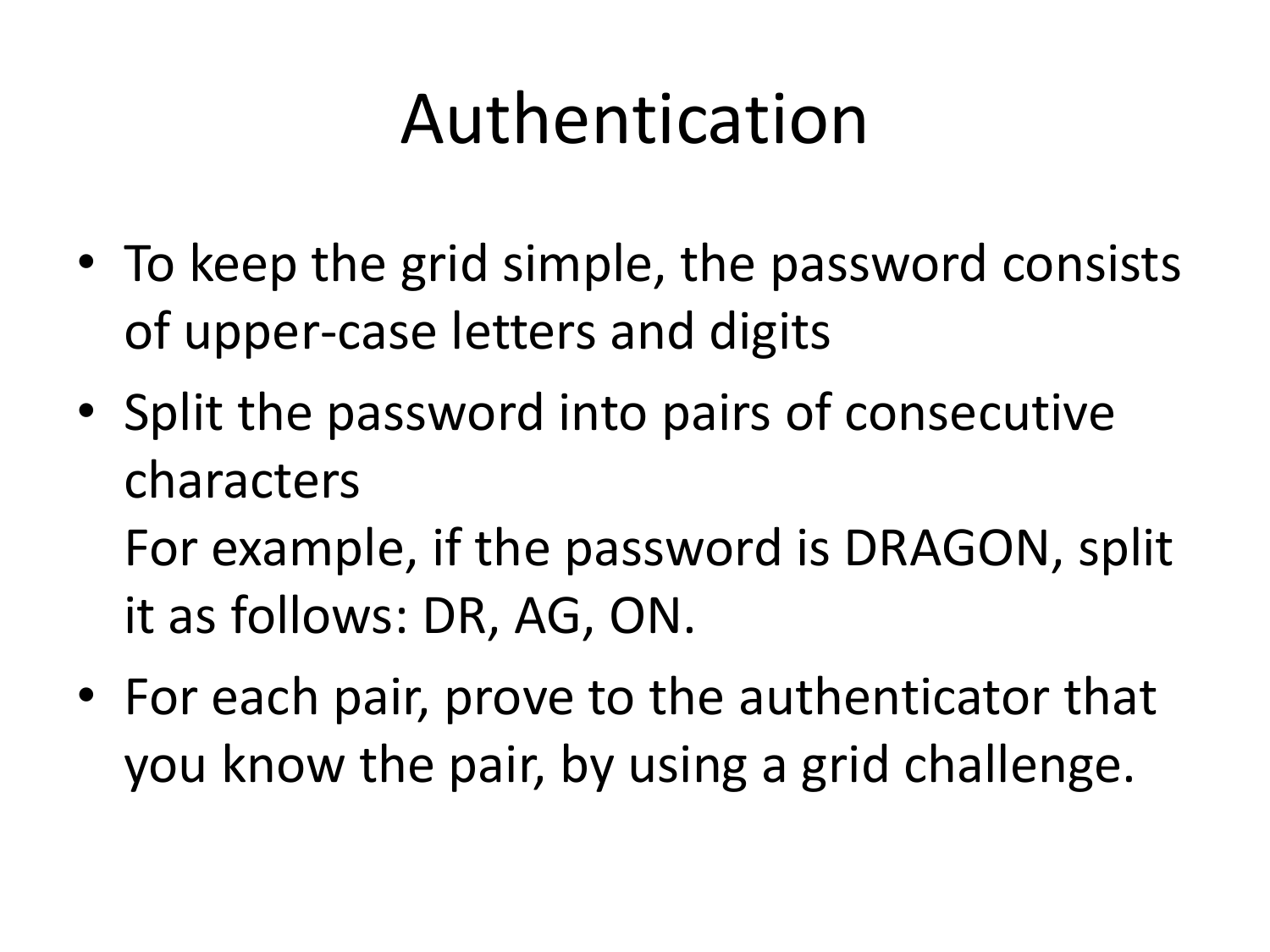## Grid challenge

| $\mathbf K$ |               | 4. 6. F      |              | W              | H                |  |
|-------------|---------------|--------------|--------------|----------------|------------------|--|
| ${\bf P}$   |               | U 1.8.       |              | $\mathbf{Z}$   | S                |  |
| $\mathbf R$ | $\mathbf V$   |              | E 5.         | $\overline{Q}$ | ${\bf A}$        |  |
| N           | $\mathbf 0$ . | $\mathbf{B}$ | $\mathbf{L}$ | M              | G                |  |
| $\mathbf I$ | 3. X          |              | D            | $\mathbf O$    | $\overline{7}$ . |  |
| Т           | C –           |              | Y 2. J       |                | 9                |  |

- You are shown a randomly generated grid
- Note that each time you need to enter your password, a new grid is generated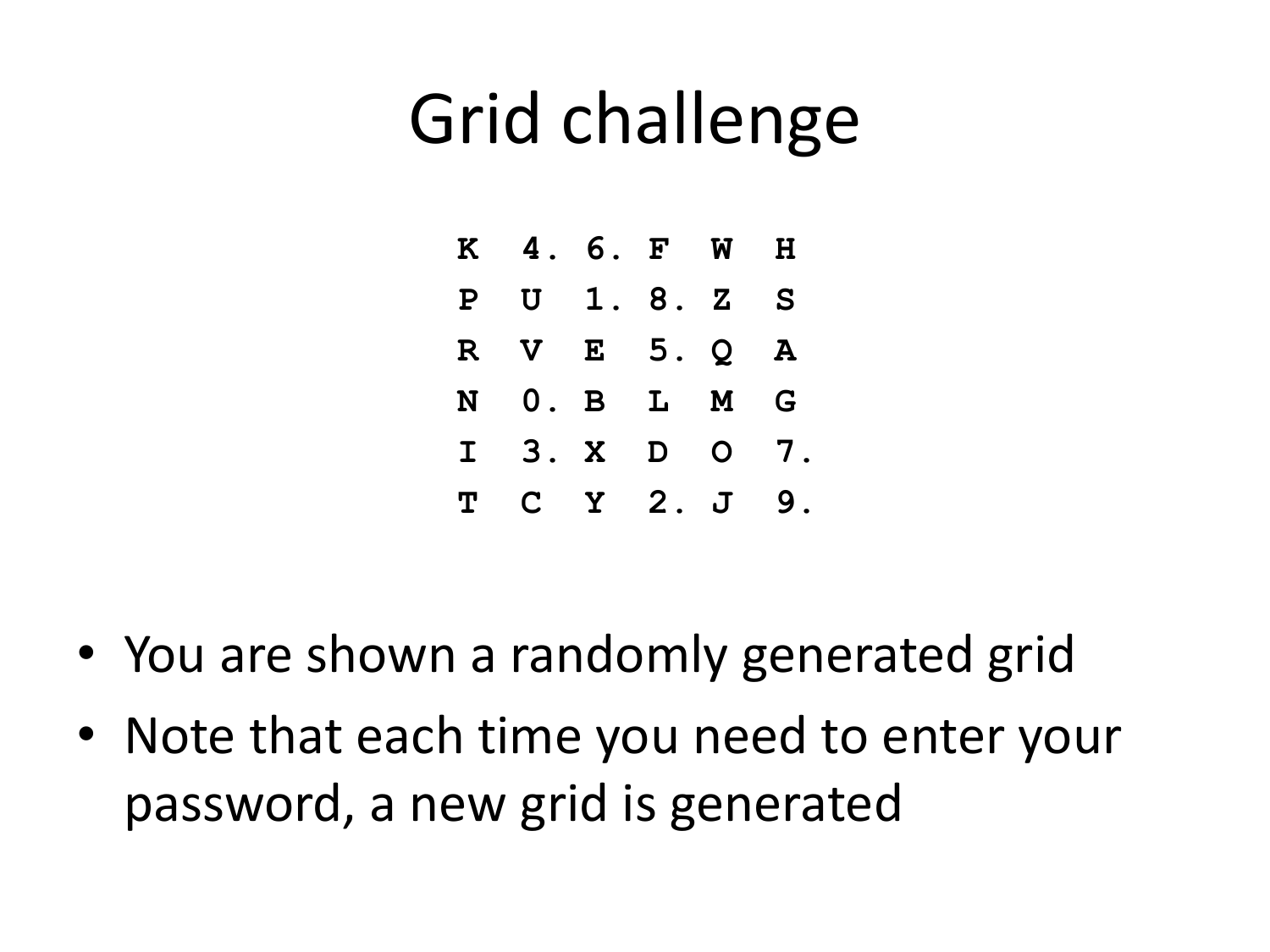## Grid challenge

|             | K 4. 6. F |          |   | <b>M</b>       | H         |
|-------------|-----------|----------|---|----------------|-----------|
| $\mathbf P$ |           | U 1.8.   |   | $\mathbf{Z}$   | S         |
| $\mathbf R$ | V E 5.    |          |   | Q              | ${\bf A}$ |
| N           |           | 0. B L   |   | M              | G         |
| $\mathbf I$ |           | 3. X     | D | $\mathsf{O}^-$ | 7.        |
| T           |           | C Y 2. J |   |                | 9         |

- Find the row containing the first character of the pair and the column containing the second character of the pair.
- Press (or click) the character on the intersection of this row and this column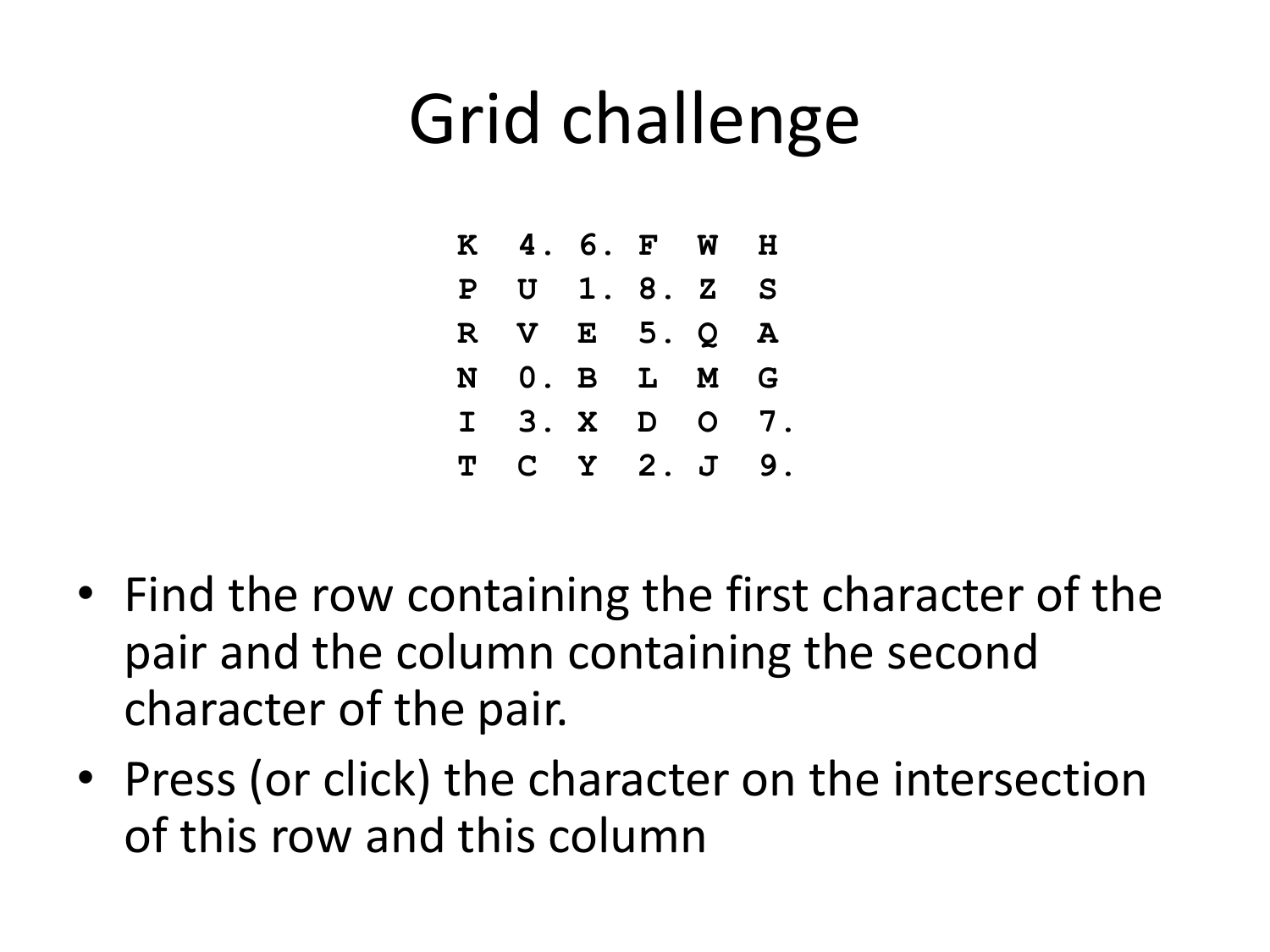## Grid challenge

|             | K 4. 6. F |            |              | <b>M</b>     | H                |
|-------------|-----------|------------|--------------|--------------|------------------|
| $\mathbf P$ |           | $U$ 1.8.2  |              |              | S                |
| R           | V E 5. Q  |            |              |              | A                |
| N           |           | $0.$ B $L$ |              | M            | G                |
| $\mathbf I$ | 3. X      |            | $\mathbf{D}$ | $\mathbf{O}$ | $\overline{7}$ . |
| T           | C Y 2. J  |            |              |              | 9                |

• If you want to prove that you know the pairs DR, AG, ON, press on I, A, I.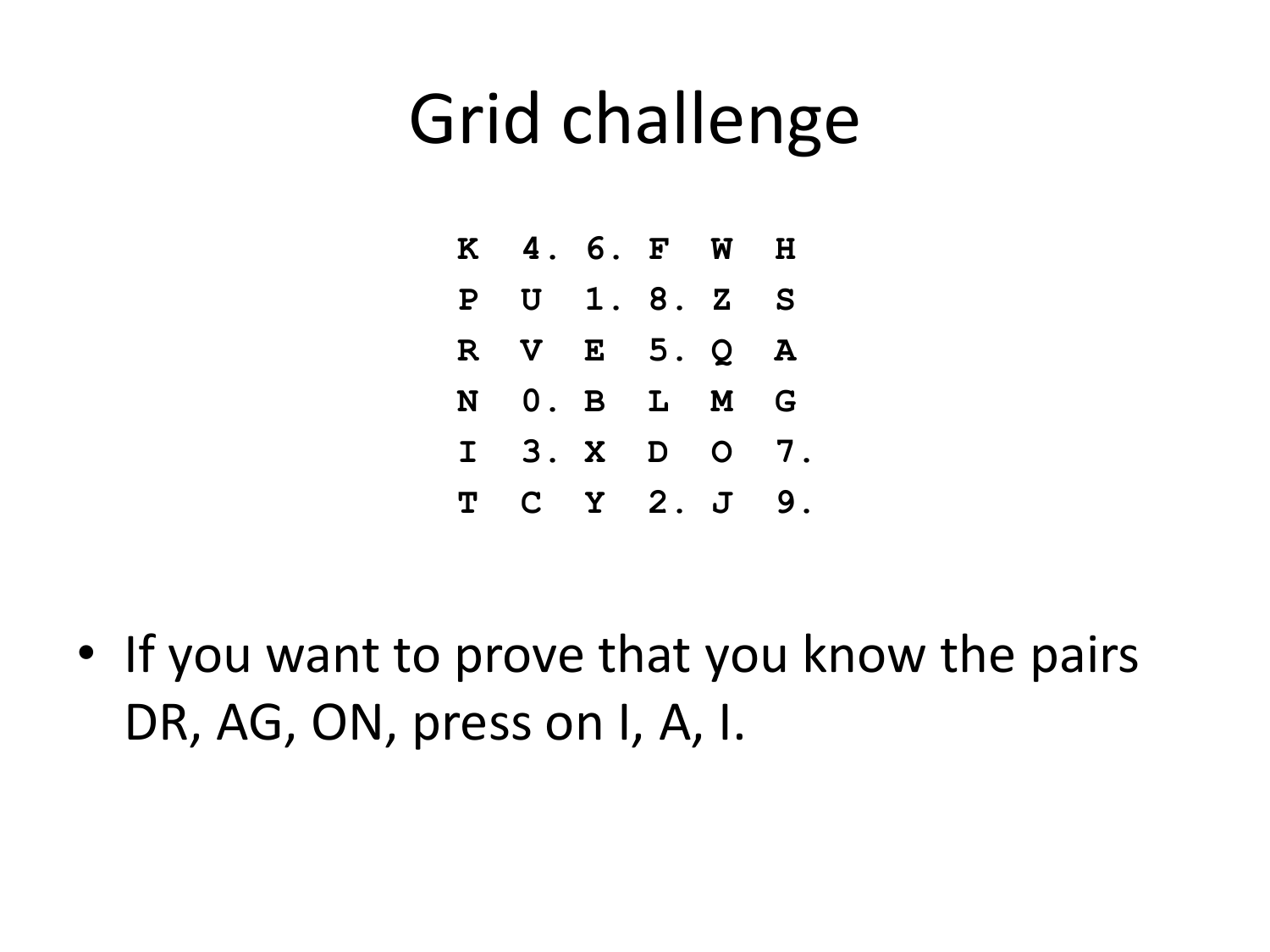# Shoulder-surfing

- Suppose that the attacker observed you. Then he has some information about your password.
- How successful will he be impersonating himself as you?
- Let us look at a specific randomly chosen example.
- Let us concentrate on the first pair of characters DR.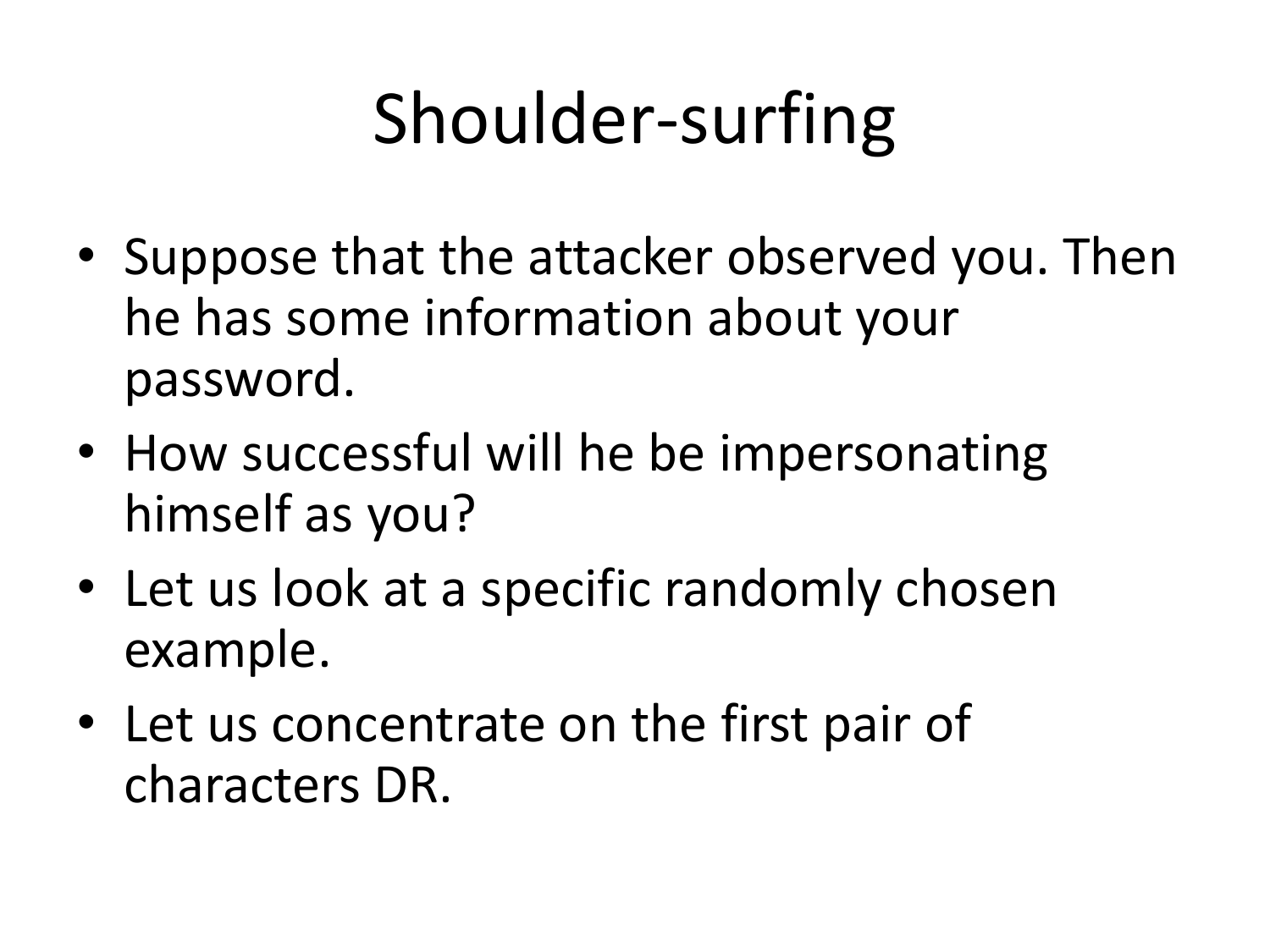### Attacker's analysis

|             | K 4.6. F W  |                           |      |              | H  |
|-------------|-------------|---------------------------|------|--------------|----|
| $\mathbf P$ |             | U 1.8.                    |      | $\mathbf{Z}$ | S  |
| R.          | $\mathbf V$ |                           | E 5. | Q            | A  |
| N           | 0.          | $\mathbf{B}$ $\mathbf{L}$ |      | M            | G  |
| $\mathbf I$ |             | 3. X                      | D    | $\mathbf{O}$ | 7. |
| T           |             | C Y 2. J                  |      |              | 9  |

- To enter the pair DR, you press on I.
- Then the attacker knows that
	- The first character is one of I, 3, X, D, O, 7
	- The second character is one of K, P, R, N, I, T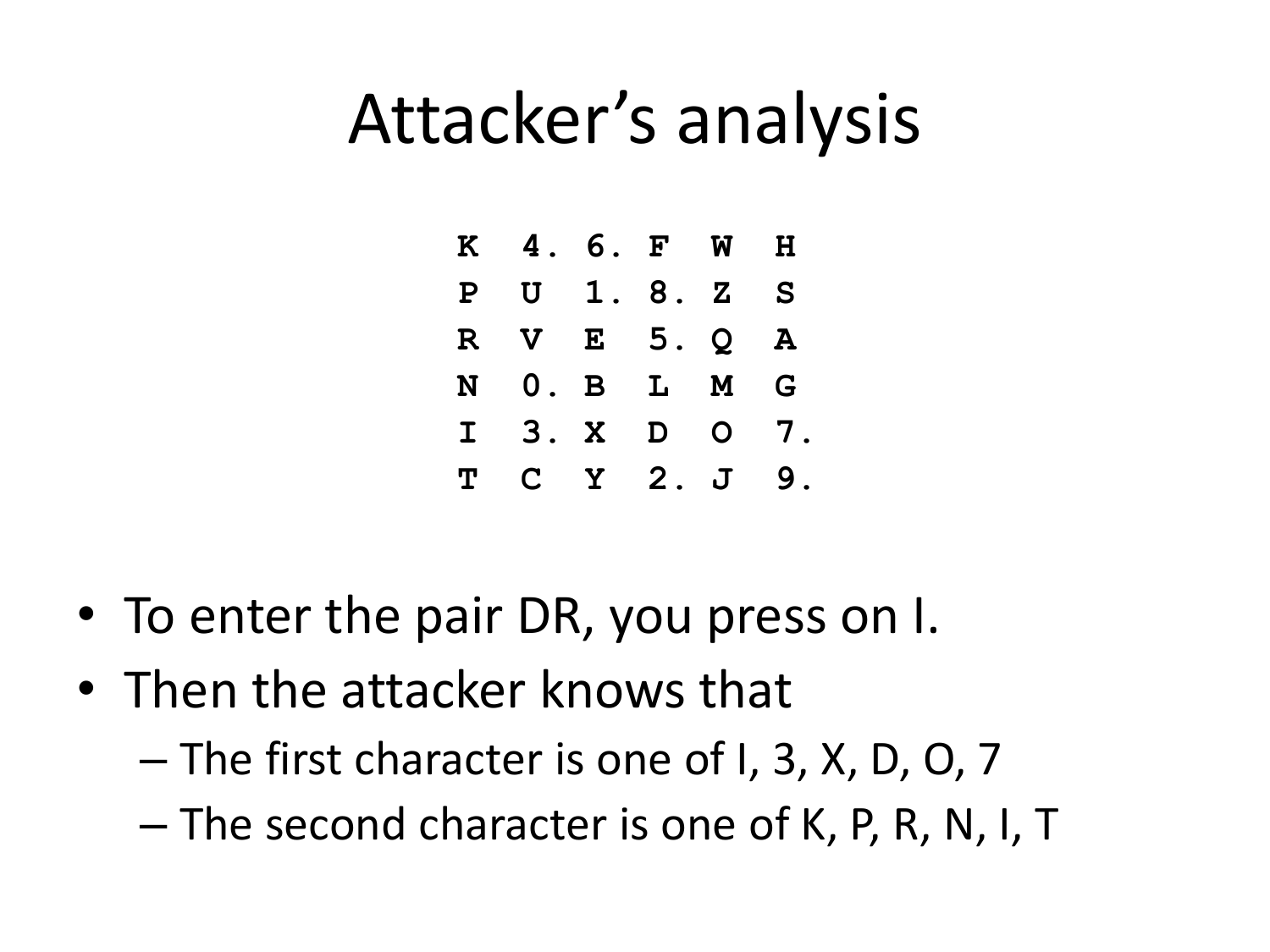### Attacker's attempt at log in

| F             |             | A C      |             | 9. X          | 8.           |
|---------------|-------------|----------|-------------|---------------|--------------|
| Ŵ             | R L         |          | <b>S</b>    | B             | D            |
|               | Y 3. H 2. U |          |             |               | Q            |
| N             | I 7.        |          | 6.          | 4.            | M            |
| $\mathbf P$   |             | $T = 5.$ | $\mathbf V$ | $\mathsf{O}$  |              |
| $\mathbf J$ . | $\mathbf K$ |          | $E$ $G$     | $\mathbf 0$ . | $\mathbf{Z}$ |

- The attacker is shown a random grid
- The red characters are the ones which might be the first character of the password
- They are spread over five rows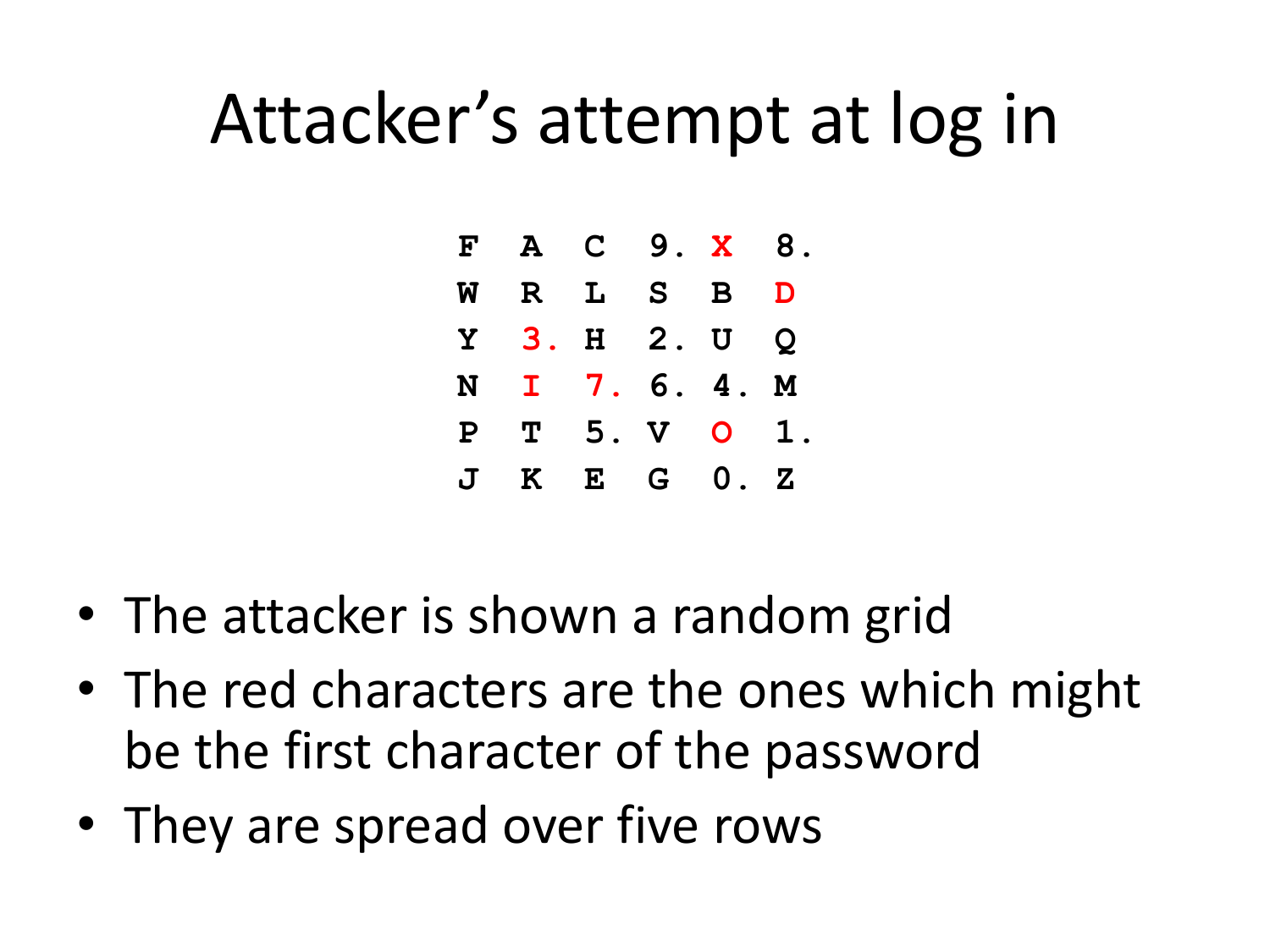### Attacker's attempt at log in

| $\mathbf{F}$  |              | A C    |     | 9. X 8.       |              |
|---------------|--------------|--------|-----|---------------|--------------|
| W             |              | R L S  |     | B             | D            |
| Y             | 3.           | H 2. U |     |               | Q            |
|               | N I 7.       |        | 6.  | 4.            | M            |
| ${\bf P}$     |              | T 5. V |     | $\mathsf{O}$  |              |
| $\mathbf J$ . | $\mathbf{K}$ |        | E G | $\mathbf 0$ . | $\mathbf{z}$ |

- The green characters are the ones which might be the second character of the password
- They are spread over two columns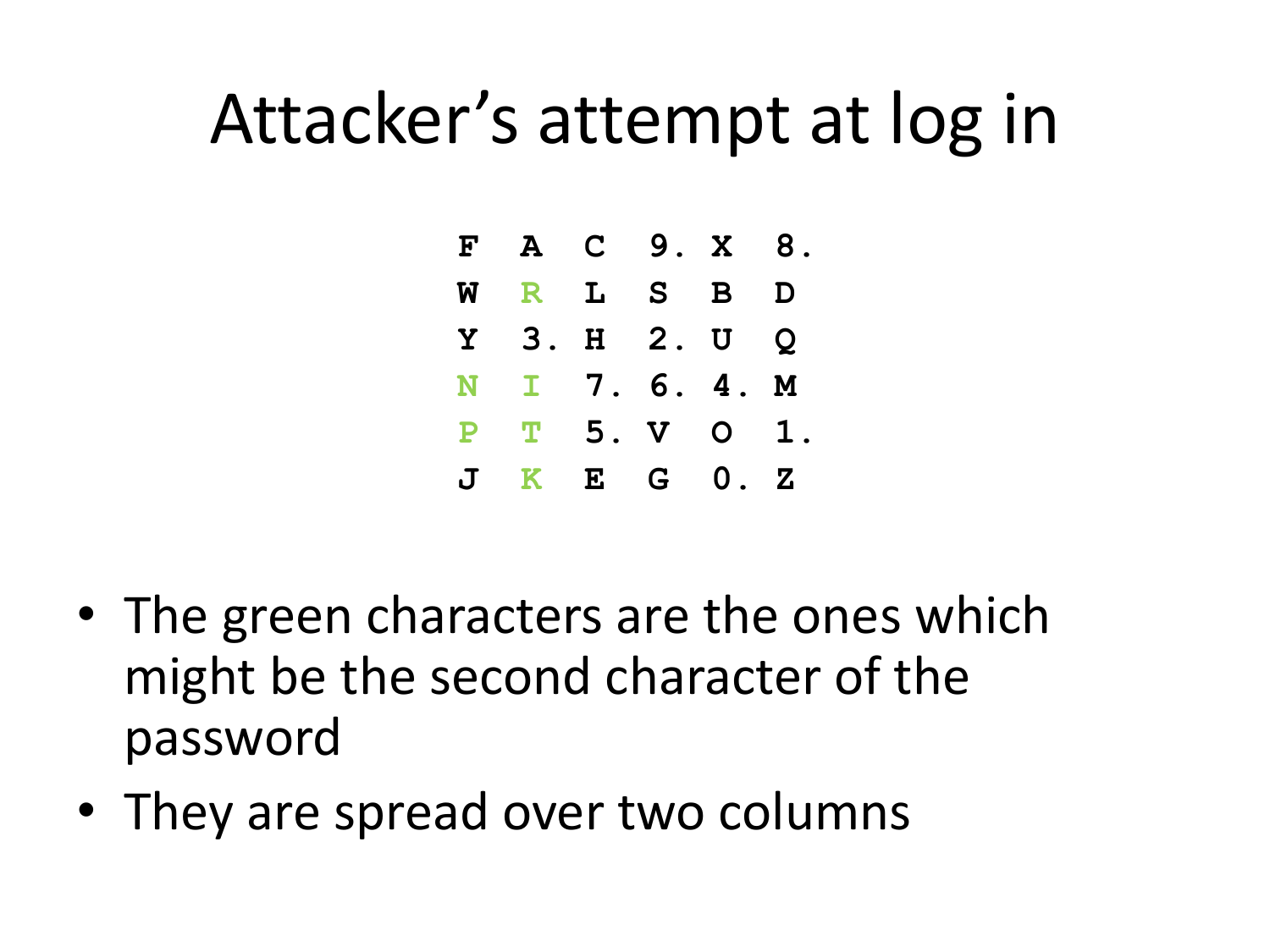### Attacker's attempt at log in

|              |             | $F$ A C      |   | 9. X          | 8.           |
|--------------|-------------|--------------|---|---------------|--------------|
| <b>W</b>     |             | R L S B      |   |               | D            |
| Y -          |             | 3. H 2. U    |   |               | Q            |
|              |             | N I 7.       |   | 6.4.          | M            |
| P            |             | $T = 5. V$   |   | $\mathsf{O}$  |              |
| $\mathbf{J}$ | $\mathbf K$ | $\mathbf{E}$ | G | $\mathbf 0$ . | $\mathbf{Z}$ |

- Thus, any of the ten orange cells might be the valid response to the challenge
- The attacker is not likely to guess it correctly.